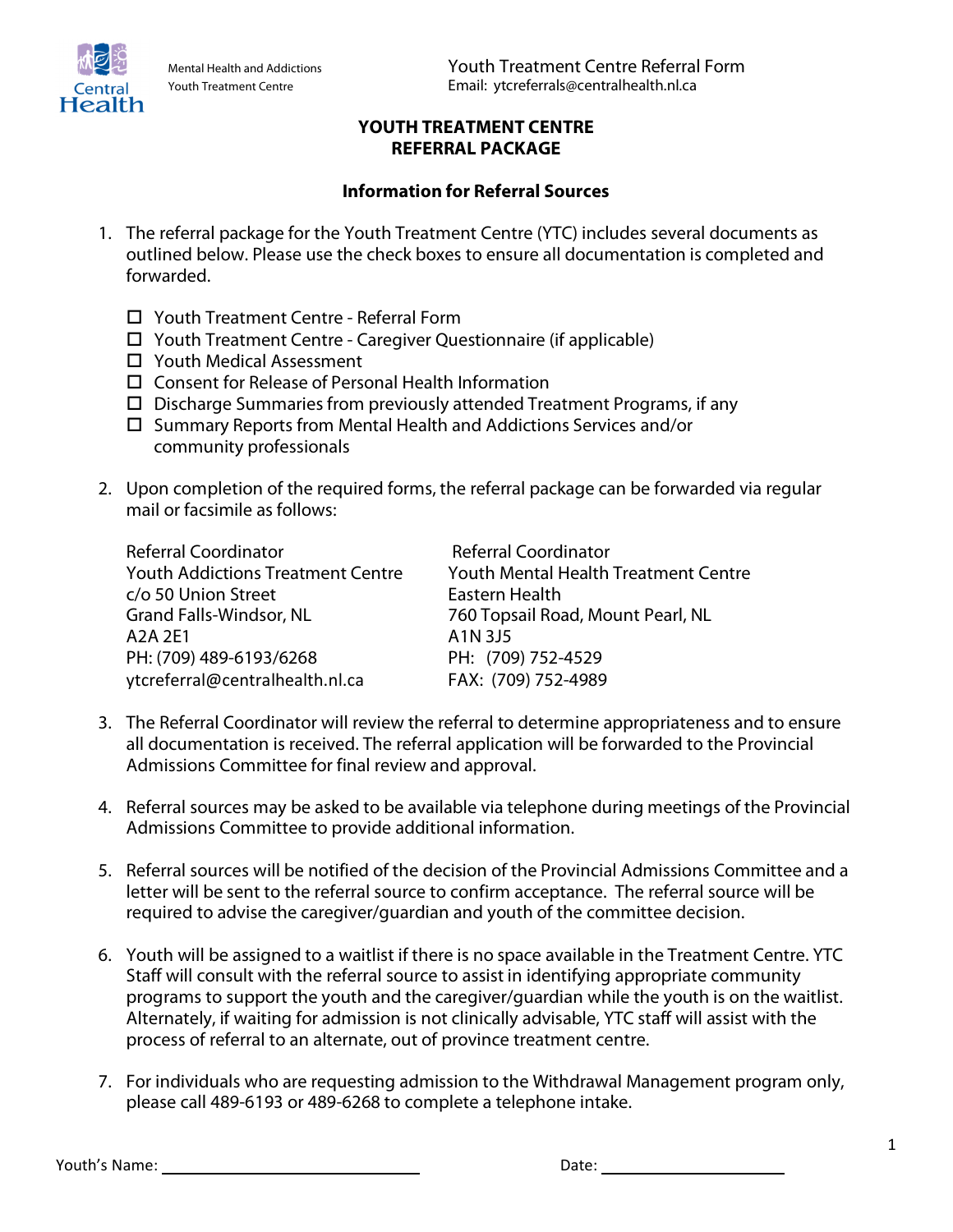

|                                                                               | First Name: Name and Secretary Management of the Secretary Management of the Secretary Management of the Secretary Management of the Secretary Management of the Secretary Management of the Secretary Management of the Secre |                                                            |  |  |
|-------------------------------------------------------------------------------|--------------------------------------------------------------------------------------------------------------------------------------------------------------------------------------------------------------------------------|------------------------------------------------------------|--|--|
| <b>Youth Treatment Centre</b>                                                 |                                                                                                                                                                                                                                |                                                            |  |  |
| <b>Referral Form</b>                                                          |                                                                                                                                                                                                                                |                                                            |  |  |
|                                                                               |                                                                                                                                                                                                                                |                                                            |  |  |
|                                                                               |                                                                                                                                                                                                                                |                                                            |  |  |
|                                                                               | $MCP$ #:                                                                                                                                                                                                                       |                                                            |  |  |
|                                                                               |                                                                                                                                                                                                                                |                                                            |  |  |
| 1. Youth Information                                                          |                                                                                                                                                                                                                                |                                                            |  |  |
| <b>Current Street Address:</b>                                                | Province:                                                                                                                                                                                                                      | Postal Code:                                               |  |  |
| City:<br>Telephone Number:                                                    |                                                                                                                                                                                                                                | Telephone Number:                                          |  |  |
| Gender:<br>Age:                                                               |                                                                                                                                                                                                                                | Language:                                                  |  |  |
|                                                                               | $\Box$ Interim                                                                                                                                                                                                                 | $\overline{\Box$ Continuous<br>$\Box$ Temporary            |  |  |
|                                                                               |                                                                                                                                                                                                                                |                                                            |  |  |
| Indicate the youth's current residence:                                       |                                                                                                                                                                                                                                | Indicate the youth's permanent residence:                  |  |  |
| □ Two parent household                                                        |                                                                                                                                                                                                                                | $\square$ Same as current residence                        |  |  |
| □ Single parent household (Please indicate: mother/father)                    |                                                                                                                                                                                                                                | □ Two parent household                                     |  |  |
| $\square$ Grandparent(s)                                                      |                                                                                                                                                                                                                                | □ Single parent household (Please Indicate: mother/father) |  |  |
| □ Group Home                                                                  |                                                                                                                                                                                                                                | $\Box$ Grandparent(s)                                      |  |  |
| $\square$ Foster Home                                                         |                                                                                                                                                                                                                                | □ Group Home                                               |  |  |
|                                                                               |                                                                                                                                                                                                                                | $\square$ Foster Home                                      |  |  |
|                                                                               |                                                                                                                                                                                                                                |                                                            |  |  |
| List any language other than English spoken at home:                          |                                                                                                                                                                                                                                |                                                            |  |  |
| First Nations Identity (if applicable):                                       |                                                                                                                                                                                                                                |                                                            |  |  |
| Aboriginal Status (if applicable):                                            |                                                                                                                                                                                                                                | Band Member (if applicable):                               |  |  |
| Band Name (if applicable):                                                    | Status Number (if applicable):                                                                                                                                                                                                 |                                                            |  |  |
| List any cultural or spiritual needs this youth may have:                     |                                                                                                                                                                                                                                |                                                            |  |  |
|                                                                               |                                                                                                                                                                                                                                |                                                            |  |  |
|                                                                               |                                                                                                                                                                                                                                |                                                            |  |  |
|                                                                               |                                                                                                                                                                                                                                |                                                            |  |  |
|                                                                               |                                                                                                                                                                                                                                |                                                            |  |  |
|                                                                               |                                                                                                                                                                                                                                |                                                            |  |  |
|                                                                               |                                                                                                                                                                                                                                |                                                            |  |  |
|                                                                               |                                                                                                                                                                                                                                |                                                            |  |  |
| 2. Reason for Referral                                                        |                                                                                                                                                                                                                                |                                                            |  |  |
| What are the major areas to be addressed while at the Youth Treatment Centre? |                                                                                                                                                                                                                                |                                                            |  |  |
|                                                                               |                                                                                                                                                                                                                                |                                                            |  |  |
|                                                                               |                                                                                                                                                                                                                                |                                                            |  |  |
|                                                                               |                                                                                                                                                                                                                                |                                                            |  |  |
|                                                                               |                                                                                                                                                                                                                                |                                                            |  |  |
|                                                                               |                                                                                                                                                                                                                                |                                                            |  |  |
|                                                                               |                                                                                                                                                                                                                                |                                                            |  |  |
|                                                                               |                                                                                                                                                                                                                                |                                                            |  |  |
|                                                                               |                                                                                                                                                                                                                                |                                                            |  |  |
|                                                                               |                                                                                                                                                                                                                                |                                                            |  |  |
|                                                                               |                                                                                                                                                                                                                                |                                                            |  |  |
|                                                                               |                                                                                                                                                                                                                                |                                                            |  |  |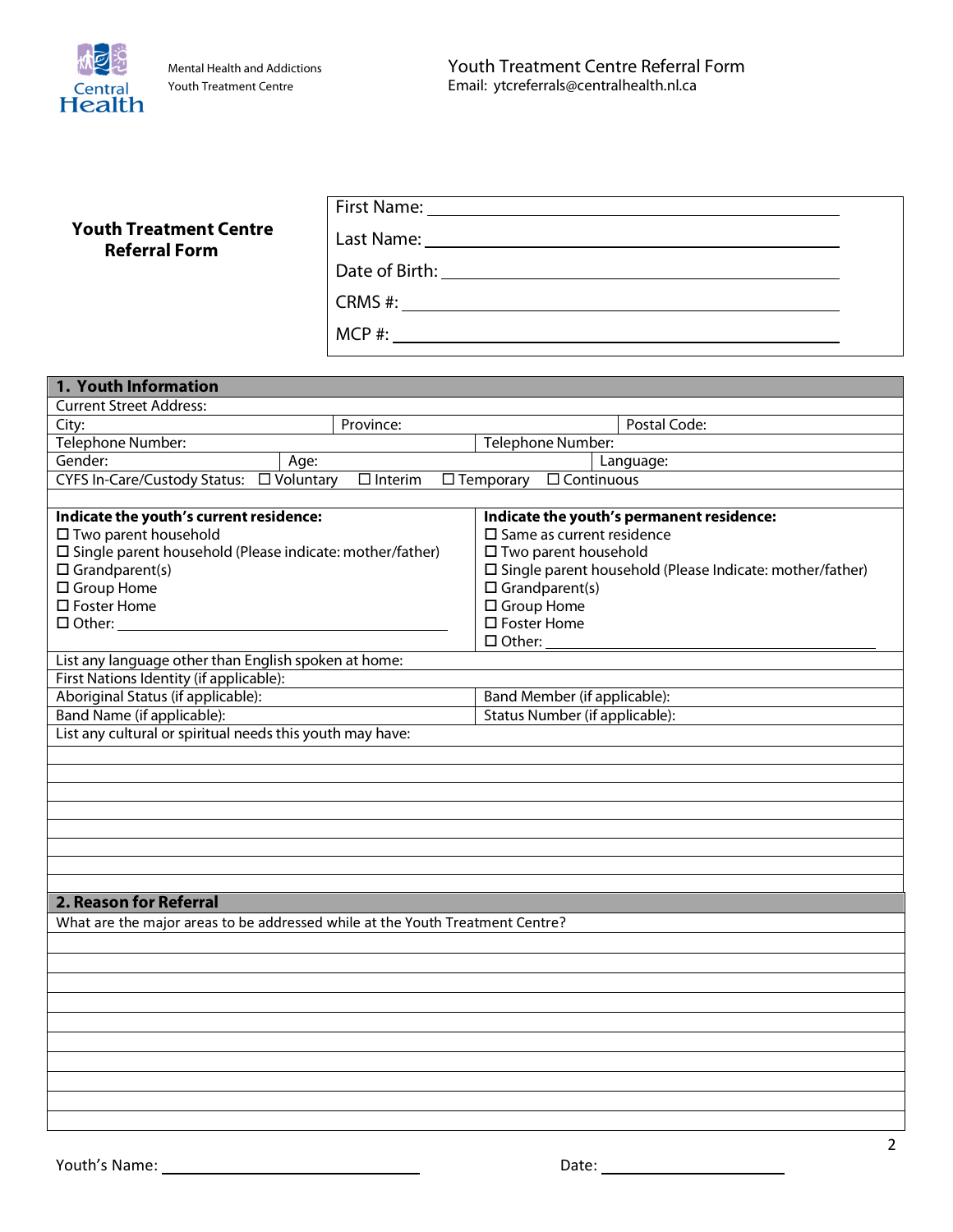

| <b>TICAILIT</b>                                                                                                   |                  |                                 |                    |                                     |                                          |
|-------------------------------------------------------------------------------------------------------------------|------------------|---------------------------------|--------------------|-------------------------------------|------------------------------------------|
| 3. Challenges (which of the following items are challenges for this young person? Check the appropriate boxes and |                  |                                 |                    |                                     |                                          |
| please describe.)                                                                                                 |                  |                                 |                    |                                     |                                          |
| <b>Learning Needs:</b>                                                                                            |                  |                                 |                    |                                     |                                          |
| □ School Attendance                                                                                               |                  | $\Box$ Behaviour at School      |                    | $\Box$ Lack of Educational Supports | $\square$ Peer Groups                    |
|                                                                                                                   |                  |                                 |                    |                                     |                                          |
| D Other (specify)<br><u>D</u> Other (specify)                                                                     |                  |                                 |                    |                                     |                                          |
| Please describe:                                                                                                  |                  |                                 |                    |                                     |                                          |
|                                                                                                                   |                  |                                 |                    |                                     |                                          |
|                                                                                                                   |                  |                                 |                    |                                     |                                          |
|                                                                                                                   |                  |                                 |                    |                                     |                                          |
| Mental Health: check the appropriate boxes and please describe.                                                   |                  |                                 |                    |                                     |                                          |
| $\square$ Medication Compliance                                                                                   |                  | $\square$ Bipolar Disorder      |                    | $\Box$ ADHD                         |                                          |
| $\square$ Self-Harm                                                                                               |                  | $\square$ Psychosis             |                    | $\square$ Eating Disorder           |                                          |
| $\square$ Suicidal Ideation                                                                                       |                  | $\square$ Emotional Regulation  |                    | $\Box$ FASD                         |                                          |
| □ Past Suicidal Behaviour                                                                                         |                  | □ Oppositional Defiant Disorder |                    | $\square$ Elimination Disorders     |                                          |
| $\square$ Anxiety                                                                                                 |                  | □ Conduct Disorder              |                    | $\Box$ Other (specify):             |                                          |
| $\square$ Depression                                                                                              |                  |                                 |                    |                                     |                                          |
| Please describe:                                                                                                  |                  |                                 |                    |                                     |                                          |
|                                                                                                                   |                  |                                 |                    |                                     |                                          |
|                                                                                                                   |                  |                                 |                    |                                     |                                          |
|                                                                                                                   |                  |                                 |                    |                                     |                                          |
|                                                                                                                   |                  |                                 |                    |                                     |                                          |
|                                                                                                                   |                  |                                 |                    |                                     |                                          |
| Trauma: Check the appropriate boxes and please describe.                                                          |                  |                                 |                    |                                     |                                          |
| $\square$ Emotional<br>$\square$ Physical<br>Abuse                                                                | $\square$ Sexual | $\square$ Medical               | $\Box$ Witness to  | □ Witness/Victim of                 | $\square$ Post Traumatic                 |
| Abuse<br>$\Box$ Other (specify):                                                                                  | Abuse            | Trauma                          | Violence           | <b>Criminal Activity</b>            | <b>Stress Disorder</b>                   |
| Please describe:                                                                                                  |                  |                                 |                    |                                     |                                          |
|                                                                                                                   |                  |                                 |                    |                                     |                                          |
|                                                                                                                   |                  |                                 |                    |                                     |                                          |
|                                                                                                                   |                  |                                 |                    |                                     |                                          |
|                                                                                                                   |                  |                                 |                    |                                     |                                          |
| Social/Behavioural/Developmental Considerations                                                                   |                  |                                 |                    |                                     |                                          |
| □ Low Self Esteem                                                                                                 |                  | $\Box$ Impulsivity              |                    | □ Violent Behaviour                 |                                          |
| $\square$ Inability to focus                                                                                      |                  | □ Autism Spectrum Disorder      |                    |                                     | □ High Risk Behaviour (including sexual) |
| $\square$ Peer Interaction                                                                                        |                  | □ Running/AWOL                  |                    | $\Box$ Other (specify):             |                                          |
| $\square$ Social Isolation                                                                                        |                  | $\Box$ Aggression               |                    |                                     |                                          |
|                                                                                                                   |                  |                                 |                    |                                     |                                          |
| Please describe:                                                                                                  |                  |                                 |                    |                                     |                                          |
|                                                                                                                   |                  |                                 |                    |                                     |                                          |
|                                                                                                                   |                  |                                 |                    |                                     |                                          |
| <b>Physical Issues</b>                                                                                            |                  |                                 |                    |                                     |                                          |
| $\square$ Visually Impaired                                                                                       |                  | $\Box$ Hearing Impaired         | $\square$ Mobility |                                     |                                          |
| Please describe:                                                                                                  |                  |                                 |                    |                                     |                                          |
|                                                                                                                   |                  |                                 |                    |                                     |                                          |
|                                                                                                                   |                  |                                 |                    |                                     |                                          |
|                                                                                                                   |                  |                                 |                    |                                     |                                          |
|                                                                                                                   |                  |                                 |                    |                                     |                                          |
| Does youth require assistance to complete self-care tasks? $\Box$ Yes                                             |                  |                                 | $\square$ No       |                                     |                                          |
| If yes, please specify:                                                                                           |                  |                                 |                    |                                     |                                          |
|                                                                                                                   |                  |                                 |                    |                                     |                                          |
|                                                                                                                   |                  |                                 |                    |                                     |                                          |
|                                                                                                                   |                  |                                 |                    |                                     |                                          |
|                                                                                                                   |                  |                                 |                    |                                     |                                          |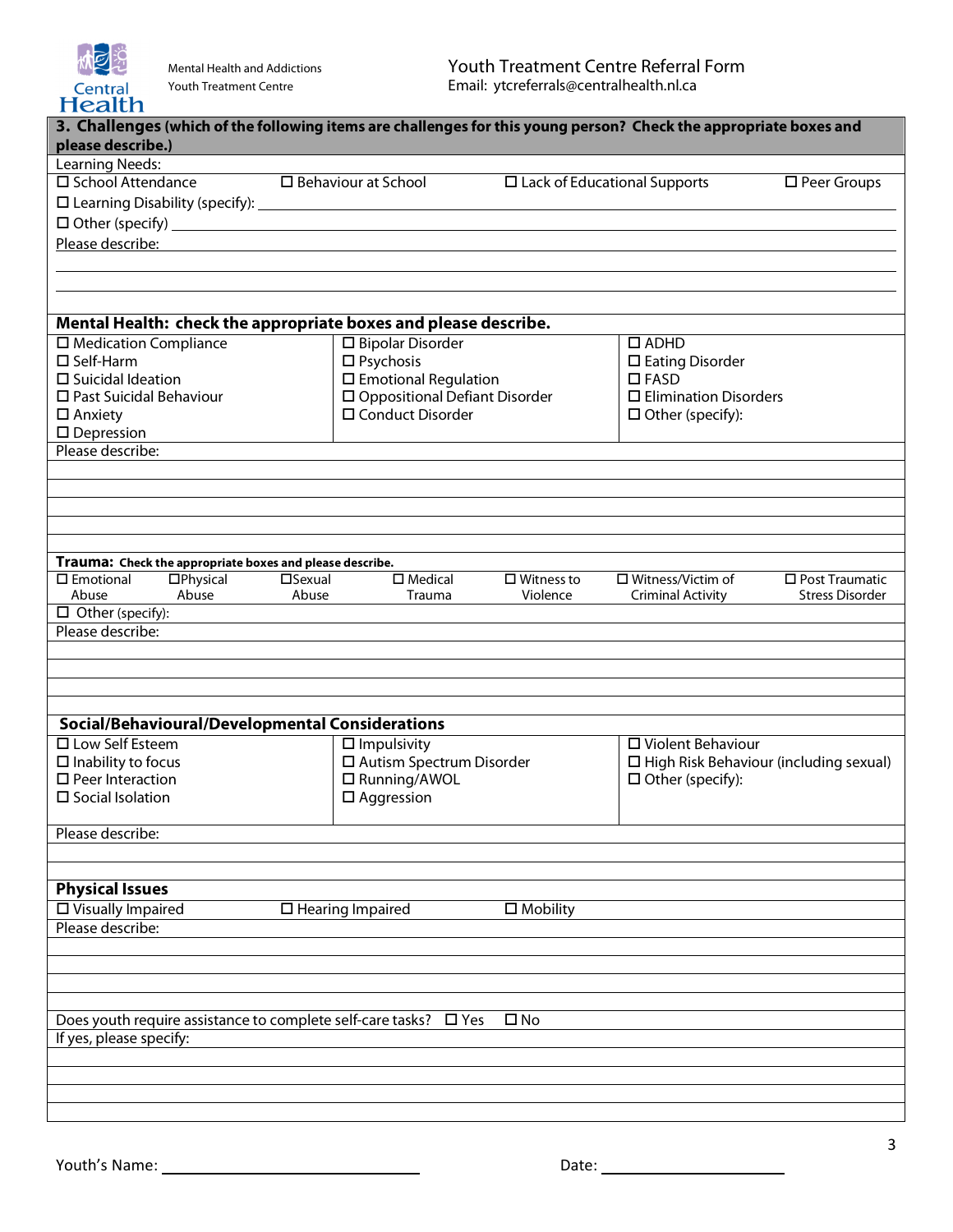

| Addictions (substance abuse/gambling):                                                                                   |                                                                                                               |                                   |                            |                |                          |
|--------------------------------------------------------------------------------------------------------------------------|---------------------------------------------------------------------------------------------------------------|-----------------------------------|----------------------------|----------------|--------------------------|
| <b>Substance</b>                                                                                                         | <b>Amount used</b>                                                                                            | <b>Route of</b><br>administration | <b>Frequency of</b><br>use | Age first used | <b>Date last</b><br>used |
|                                                                                                                          |                                                                                                               |                                   |                            |                |                          |
|                                                                                                                          |                                                                                                               |                                   |                            |                |                          |
|                                                                                                                          |                                                                                                               |                                   |                            |                |                          |
|                                                                                                                          |                                                                                                               |                                   |                            |                |                          |
|                                                                                                                          |                                                                                                               |                                   |                            |                |                          |
|                                                                                                                          |                                                                                                               |                                   |                            |                |                          |
|                                                                                                                          |                                                                                                               |                                   |                            |                |                          |
| <b>Gambling Type</b>                                                                                                     | <b>Frequency</b>                                                                                              |                                   | <b>Date last Gambled</b>   |                | <b>Start Age</b>         |
|                                                                                                                          |                                                                                                               |                                   |                            |                |                          |
|                                                                                                                          |                                                                                                               |                                   |                            |                |                          |
|                                                                                                                          |                                                                                                               |                                   |                            |                |                          |
|                                                                                                                          |                                                                                                               |                                   |                            |                |                          |
|                                                                                                                          |                                                                                                               |                                   |                            |                |                          |
|                                                                                                                          |                                                                                                               |                                   |                            |                |                          |
|                                                                                                                          |                                                                                                               |                                   |                            |                |                          |
| Comments:                                                                                                                |                                                                                                               |                                   |                            |                |                          |
|                                                                                                                          |                                                                                                               |                                   |                            |                |                          |
|                                                                                                                          |                                                                                                               |                                   |                            |                |                          |
|                                                                                                                          |                                                                                                               |                                   |                            |                |                          |
|                                                                                                                          |                                                                                                               |                                   |                            |                |                          |
|                                                                                                                          |                                                                                                               |                                   |                            |                |                          |
|                                                                                                                          |                                                                                                               |                                   |                            |                |                          |
|                                                                                                                          | In youth's current residence, are there alcohol/substance abuse and/or gambling issues? □ Yes<br>$\square$ No |                                   |                            |                |                          |
| Comments:                                                                                                                |                                                                                                               |                                   |                            |                |                          |
|                                                                                                                          |                                                                                                               |                                   |                            |                |                          |
|                                                                                                                          |                                                                                                               |                                   |                            |                |                          |
|                                                                                                                          |                                                                                                               |                                   |                            |                |                          |
| Does youth use alcohol/substances and/or gamble with anyone he/she lives with?<br>$\Box$ Yes<br>$\square$ No             |                                                                                                               |                                   |                            |                |                          |
| Comments:                                                                                                                |                                                                                                               |                                   |                            |                |                          |
|                                                                                                                          |                                                                                                               |                                   |                            |                |                          |
|                                                                                                                          |                                                                                                               |                                   |                            |                |                          |
|                                                                                                                          |                                                                                                               |                                   |                            |                |                          |
|                                                                                                                          |                                                                                                               |                                   |                            |                |                          |
| Is youth dependent on alcohol? $\Box$ Yes $\Box$ No                                                                      |                                                                                                               |                                   |                            |                |                          |
| Is youth dependent on high dose benzodiazepines (>50mg equivalent)?                                                      |                                                                                                               |                                   | □ Yes □ No                 |                |                          |
| Is youth dependent on opioids? □ Yes □ No                                                                                |                                                                                                               |                                   |                            |                |                          |
| Has youth ever been hospitalized as a result of substance use/abuse? $\Box$ Yes $\Box$ No                                |                                                                                                               |                                   |                            |                |                          |
| Has youth ever overdosed? $\Box$ Yes $\Box$ No (if yes, please provide details)<br>Comments:                             |                                                                                                               |                                   |                            |                |                          |
|                                                                                                                          |                                                                                                               |                                   |                            |                |                          |
|                                                                                                                          |                                                                                                               |                                   |                            |                |                          |
| Has the youth experienced symptoms such as seizures or hallucinations when stopped using alcohol/substances in the past? |                                                                                                               |                                   |                            |                |                          |
| □ Yes □ No                                                                                                               | If yes, please provide details on substance used and associated symptoms:                                     |                                   |                            |                |                          |
|                                                                                                                          |                                                                                                               |                                   |                            |                |                          |
|                                                                                                                          |                                                                                                               |                                   |                            |                |                          |
|                                                                                                                          |                                                                                                               |                                   |                            |                |                          |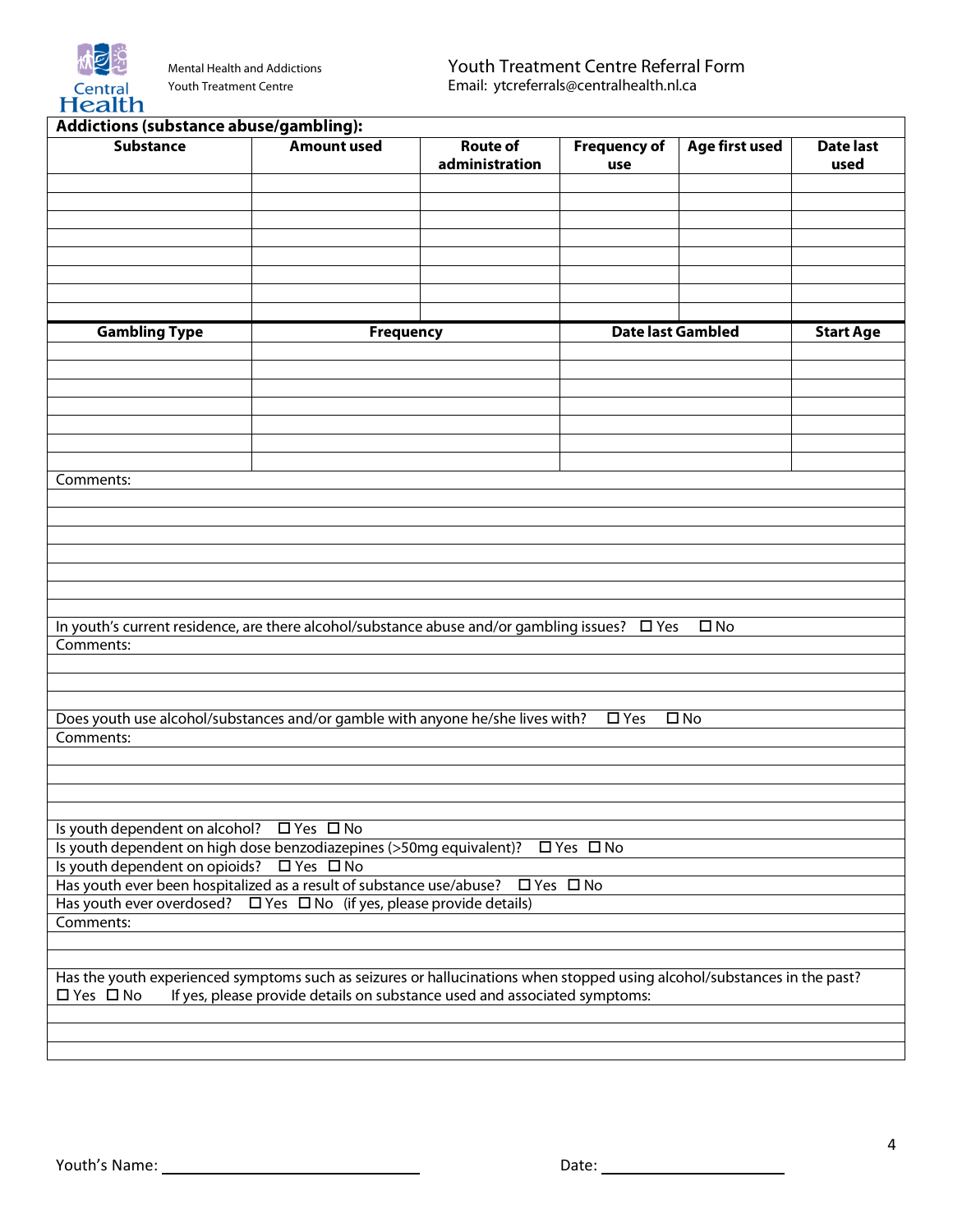

Is youth requesting admission to a withdrawal management bed?  $\Box$  Yes  $\Box$  No

If yes, have attempts been made in the past to abstain from alcohol or drugs?  $\Box$  Yes  $\Box$  No

What were the results?  $\overline{a}$ 

Is there an option for withdrawal management support in youth's community?  $\Box$  Yes  $\Box$  No Is youth currently prescribed methadone?  $\Box$  Yes  $\Box$  No If yes, please provide details (i.e. physician, pharmacy, dosage, etc.)

Does the youth use tobacco products?  $\Box$  Yes  $\Box$  No Does the youth use nicotine replacement therapies?  $\Box$  Yes  $\Box$  No

## **4. Impact of Addiction**

Please describe how the factors indicated in Section 2 have impacted this young person and their ability to function safely at home, school, and in their community.

## **5. Health Information** Physician's Name: Physician's Phone #: **Other attending Health Care Practitioners Contact Phone Number** Name:  $\vert$  Telephone #: Name:  $\vert$  Telephone #: Name:  $\vert$  Telephone #: Name:  $\vert$  Telephone #: **Allergy Information (include all food allergies): Type of Allergy Reaction**

| Does youth carry an Epi-Pen? $\Box$ Yes $\Box$ No |  |  |
|---------------------------------------------------|--|--|
|                                                   |  |  |

| List any medication this youth is currently taking (include over the counter, vitamins, and herbals): |                                  |                    |                         |                     |               |
|-------------------------------------------------------------------------------------------------------|----------------------------------|--------------------|-------------------------|---------------------|---------------|
| <b>Name</b>                                                                                           | <b>Dosage</b>                    |                    | <b>Name</b>             |                     | <b>Dosage</b> |
|                                                                                                       |                                  |                    |                         |                     |               |
|                                                                                                       |                                  |                    |                         |                     |               |
|                                                                                                       |                                  |                    |                         |                     |               |
| <b>Name</b>                                                                                           | <b>Dosage</b>                    |                    | <b>Name</b>             |                     | <b>Dosage</b> |
|                                                                                                       |                                  |                    |                         |                     |               |
|                                                                                                       |                                  |                    |                         |                     |               |
|                                                                                                       |                                  |                    |                         |                     |               |
| List any special medical needs of this youth:                                                         |                                  |                    |                         |                     |               |
| $\Box$ Asthma                                                                                         | $\square$ Diabetes               | $\square$ Seizures |                         | $\Box$ Brain Injury |               |
| $\square$ Dietary                                                                                     | $\square$ Neurological Disorders |                    | $\Box$ Other (specify): |                     |               |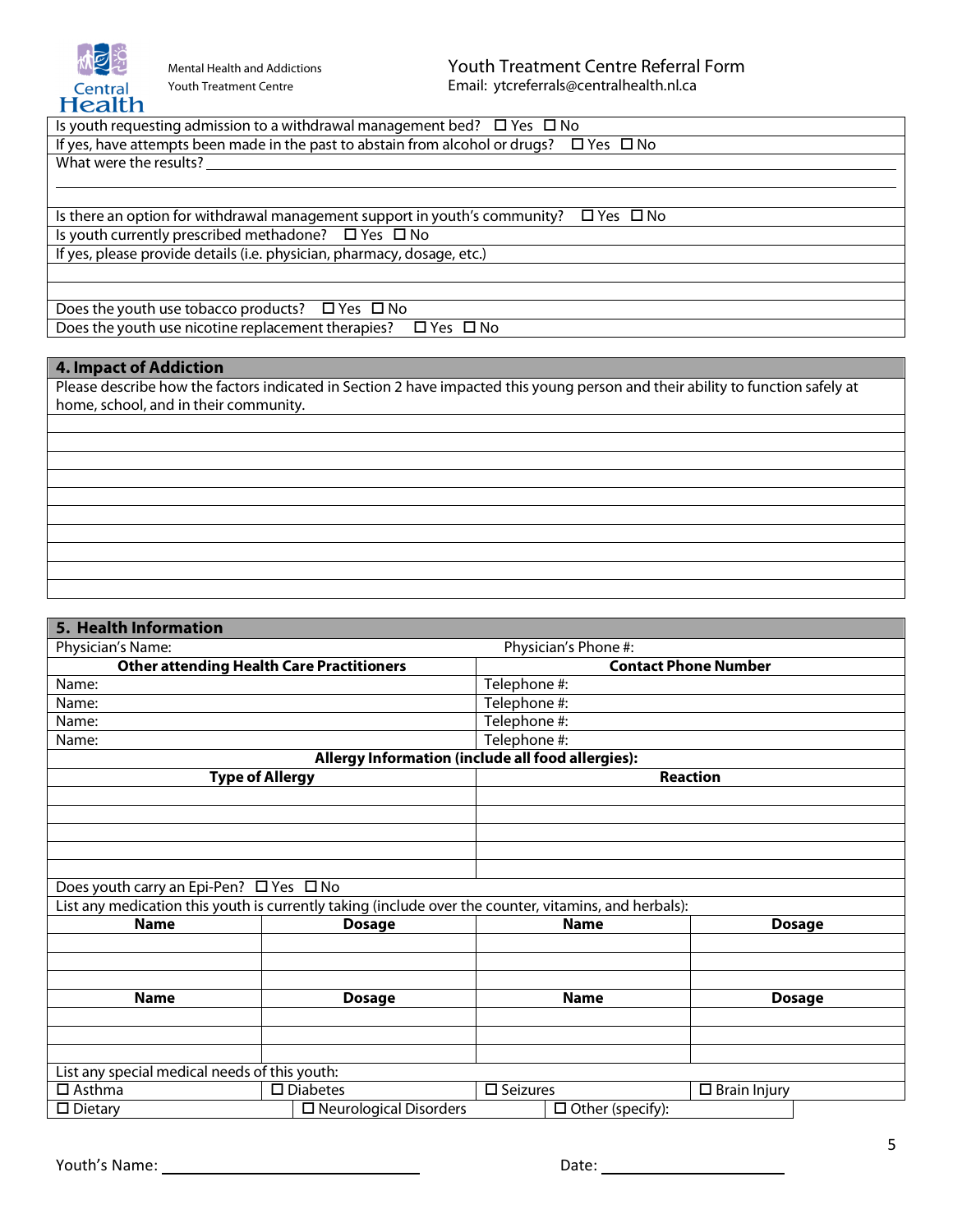

Please describe:<br>
<u>Please</u> describe:

| Has youth ever been tested for HIV? $\Box$ Yes $\Box$ No | $\Box$ No<br>Has youth been tested for Hepatitis C? $\Box$ Yes |
|----------------------------------------------------------|----------------------------------------------------------------|
| Comments:                                                |                                                                |
|                                                          |                                                                |

| 6. Caregiver/Guardian Information (complete for all persons involved in parenting this youth) |                                                                        |                        |                     |  |
|-----------------------------------------------------------------------------------------------|------------------------------------------------------------------------|------------------------|---------------------|--|
| Last Name:                                                                                    |                                                                        | <b>First Name:</b>     |                     |  |
| Current Street Address (if different from youth's):                                           |                                                                        |                        |                     |  |
| City:                                                                                         | Province:                                                              | Postal Code:           |                     |  |
| Primary Telephone #:                                                                          |                                                                        | Other Telephone #:     |                     |  |
| Occupation:                                                                                   |                                                                        |                        |                     |  |
| Can a message be left at either of these numbers? $\Box$ Yes $\Box$ No                        |                                                                        |                        |                     |  |
| Relationship to Youth:                                                                        |                                                                        | <b>Marital Status:</b> |                     |  |
| $\square$ Birth Parent                                                                        | $\square$ Adoptive Parent                                              | $\square$ Single       | $\square$ Divorced  |  |
| $\square$ Step-Parent                                                                         | $\square$ Grandparent                                                  | $\square$ Married      | $\square$ Widowed   |  |
| $\Box$ Foster Parent                                                                          | $\Box$ Other:                                                          | $\square$ Common Law   | $\square$ Separated |  |
| Last Name:                                                                                    |                                                                        | <b>First Name:</b>     |                     |  |
| Current Street Address (if different from youth's):                                           |                                                                        |                        |                     |  |
| Postal Code:<br>Province:<br>City:                                                            |                                                                        |                        |                     |  |
| Primary Telephone #:                                                                          |                                                                        | Other Telephone #:     |                     |  |
| Occupation:                                                                                   |                                                                        |                        |                     |  |
|                                                                                               | Can a message be left at either of these numbers? $\Box$ Yes $\Box$ No |                        |                     |  |
| Relationship to Youth:                                                                        |                                                                        | <b>Marital Status:</b> |                     |  |
| $\Box$ Birth Parent                                                                           | $\square$ Adoptive Parent                                              | $\square$ Single       | $\square$ Divorced  |  |
| $\square$ Step-Parent                                                                         | $\Box$ Grandparent                                                     | $\square$ Married      | $\square$ Widowed   |  |
| $\Box$ Foster Parent                                                                          | $\Box$ Other:                                                          | $\square$ Common Law   | $\square$ Separated |  |
| Last Name:                                                                                    |                                                                        | <b>First Name:</b>     |                     |  |
| Current Street Address (if different from youth's):                                           |                                                                        |                        |                     |  |
| City:                                                                                         | Province:                                                              | Postal Code:           |                     |  |
| Primary Telephone #:                                                                          |                                                                        | Other Telephone #:     |                     |  |
| Occupation:                                                                                   |                                                                        |                        |                     |  |
| Can a message be left at either of these numbers? $\Box$ Yes $\Box$ No                        |                                                                        |                        |                     |  |
| Relationship to Youth:                                                                        |                                                                        | <b>Marital Status:</b> |                     |  |
| $\square$ Birth Parent                                                                        | $\square$ Adoptive Parent                                              | $\square$ Single       | $\square$ Divorced  |  |
| □ Step-Parent                                                                                 | $\Box$ Grandparent                                                     | $\square$ Married      | $\square$ Widowed   |  |
| $\Box$ Foster Parent                                                                          | $\Box$ Other:                                                          | □ Common Law           | $\square$ Separated |  |

| <b>7. School Information</b>                              |                          |
|-----------------------------------------------------------|--------------------------|
| Is youth attending school? $\Box$ Yes $\Box$ No<br>Grade: | Date last attended:      |
| Principal's Name:                                         | Telephone #:             |
| <b>Guidance Counsellor's Name:</b>                        | Telephone #:             |
| Last grade successfully completed:                        | Does youth have an ISSP? |
| If not attending, describe:                               |                          |
|                                                           |                          |
|                                                           |                          |
|                                                           |                          |
|                                                           |                          |
|                                                           |                          |
|                                                           |                          |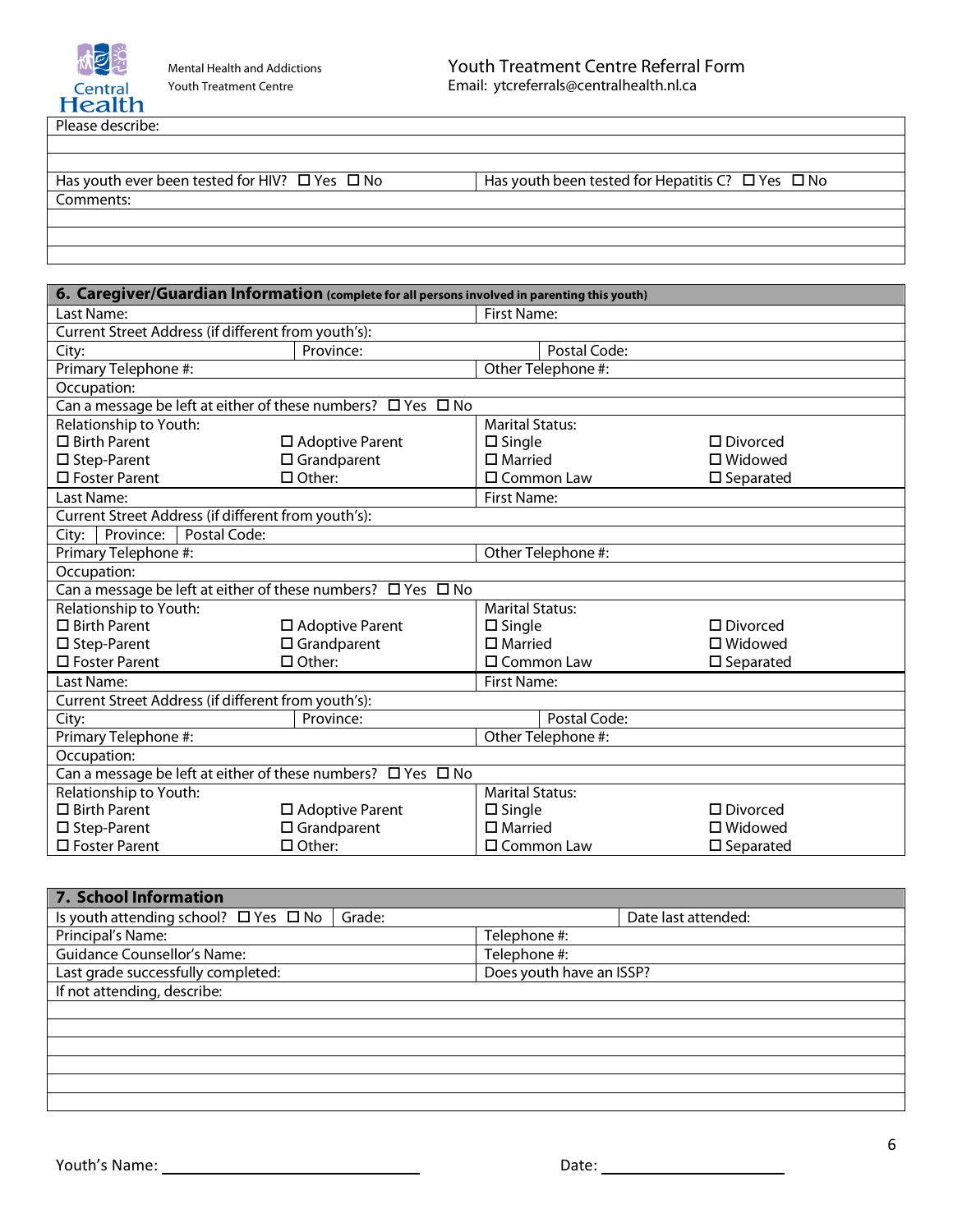

| 8. Employment History (if applicable)                    |
|----------------------------------------------------------|
| Is youth currently employed? $\Box$ Yes $\Box$ No        |
| Has youth been previously employed? $\Box$ Yes $\Box$ No |
| Please describe:                                         |
|                                                          |
|                                                          |
|                                                          |
|                                                          |

| 9. Court Relate/Probation Information                   |                                                                |
|---------------------------------------------------------|----------------------------------------------------------------|
| Is youth on probation/undertaking? $\Box$ Yes $\Box$ No | <b>Expiry Date:</b>                                            |
| Conditions of probation/undertaking:                    |                                                                |
|                                                         |                                                                |
| Charges for which probation received:                   |                                                                |
|                                                         |                                                                |
| Youth Worker Name:                                      | Youth Worker's Telephone #:                                    |
| Does youth have charges pending? $\Box$ Yes $\Box$ No   | Does youth have any upcoming court dates? $\Box$ Yes $\Box$ No |
| If yes, please provide details:                         |                                                                |
|                                                         |                                                                |
|                                                         |                                                                |
|                                                         |                                                                |
|                                                         |                                                                |
|                                                         |                                                                |

| 10. Relevant Family History (Please check appropriate boxes) |                           |                   |  |  |
|--------------------------------------------------------------|---------------------------|-------------------|--|--|
| $\Box$ Housing Issues                                        | □ CYFS Involvement        | $\Box$ Addictions |  |  |
| $\square$ Financial Issues                                   | $\square$ Family Violence | $\Box$ Trauma     |  |  |
| $\Box$ Legal Involvement                                     | $\square$ Mental Health   | $\Box$ Other:     |  |  |
| Please provide further detailed information:                 |                           |                   |  |  |
|                                                              |                           |                   |  |  |
|                                                              |                           |                   |  |  |
|                                                              |                           |                   |  |  |
|                                                              |                           |                   |  |  |
|                                                              |                           |                   |  |  |
|                                                              |                           |                   |  |  |

| 11. Social History                                                                                                                |              |                 |  |  |
|-----------------------------------------------------------------------------------------------------------------------------------|--------------|-----------------|--|--|
| List all placements the youth has been in (i.e. foster homes, group homes, custody facilities, relatives, etc.), the dates of the |              |                 |  |  |
| placement and the reasons for moving (use additional paper if necessary).                                                         |              |                 |  |  |
| Placement                                                                                                                         | <b>Dates</b> | Reason for Move |  |  |
|                                                                                                                                   |              |                 |  |  |
| 2.                                                                                                                                |              |                 |  |  |
| 3.                                                                                                                                |              |                 |  |  |
| 4.                                                                                                                                |              |                 |  |  |
| 5.                                                                                                                                |              |                 |  |  |
| 6.                                                                                                                                |              |                 |  |  |
| 7.                                                                                                                                |              |                 |  |  |
| 8.                                                                                                                                |              |                 |  |  |